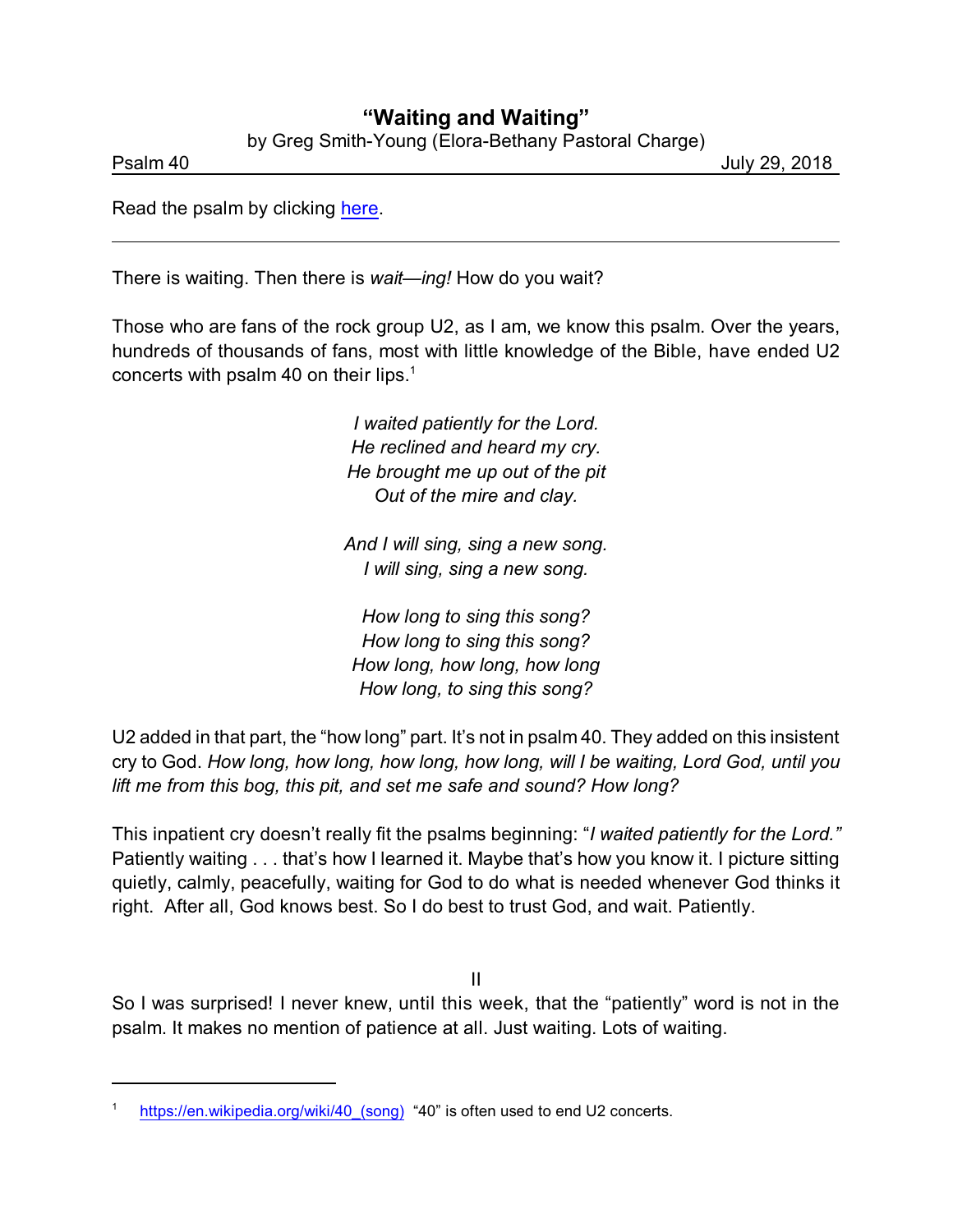What it says, literally, is this: *"Waiting I waited for the Lord.*" It's just the word "waited" repeated twice. In the Hebrew language, repeating a word intensifies its meaning. It's like if we said, during that scorching heat at the start of July, not just "It's hot out!" but "It's *hot hot* out!" Doubling a word multiplies its power.

So the psalm writer was "waiting and waiting." That could mean "waiting patiently" as in the psalmist was really good at waiting.<sup>2</sup> But it could just as easily have a sense of <u>impatient</u> waiting: "I waited and waited for the Lord!" That's what it feels like to me: waiting that's intense, waiting that's hard, waiting that's long.

To me, that feels real.

III

After all, this waiting happened when the psalm-writer was in a pit. Maybe not literally, but that's how it felt. A desolate pit. A pit of destruction. A miry bog. A mucky mess. Whatever the real situation was --- it could have been health, could have been hardship, some sort of persecution, a campaign of harassment, interpersonal conflict, personal sin --- whatever it was, it was terrible.

For me personally, it sounds a bit like when my mental illness, depression, has hold of me. Stuck in stinky mud, unable to move, looking up from the bottom of the hole, seeing the sky and freedom, yet so far away and out of reach. That sounds about right, a good description of what's wrong.

If you can wait patiently in the midst of something like that, you are blessed. I can't. I am desperate to get out of it. I pull myself out of the sucking ooze, but I slip in further. I claw at the dirty and rocky sides, but only pull more down on me. I am not patient. I am desperate.

Still, I have to wait. I know things that help, practices that change the "space" I'm in. Medication helps. So does therapy. But none of that works like magic. It's not flipping a switch. Waiting, I wait. I wait and wait and wait.

Whatever your pit is, whatever swamp you get stuck in. . . . It might be like mine, or quite different. . . . You might be good at waiting patiently. But maybe not. However good you are at waiting, you still have to wait. Waiting, you wait. You wait and wait and wait.

<sup>&</sup>lt;sup>2</sup> Translating this as "patiently" dates at least as far back as the Authorized (or King James) Version early in the 17th century. It has been maintained by many subsequent translations. I'm not saying that this translation is incorrect, though I think it is less obvious than other meanings.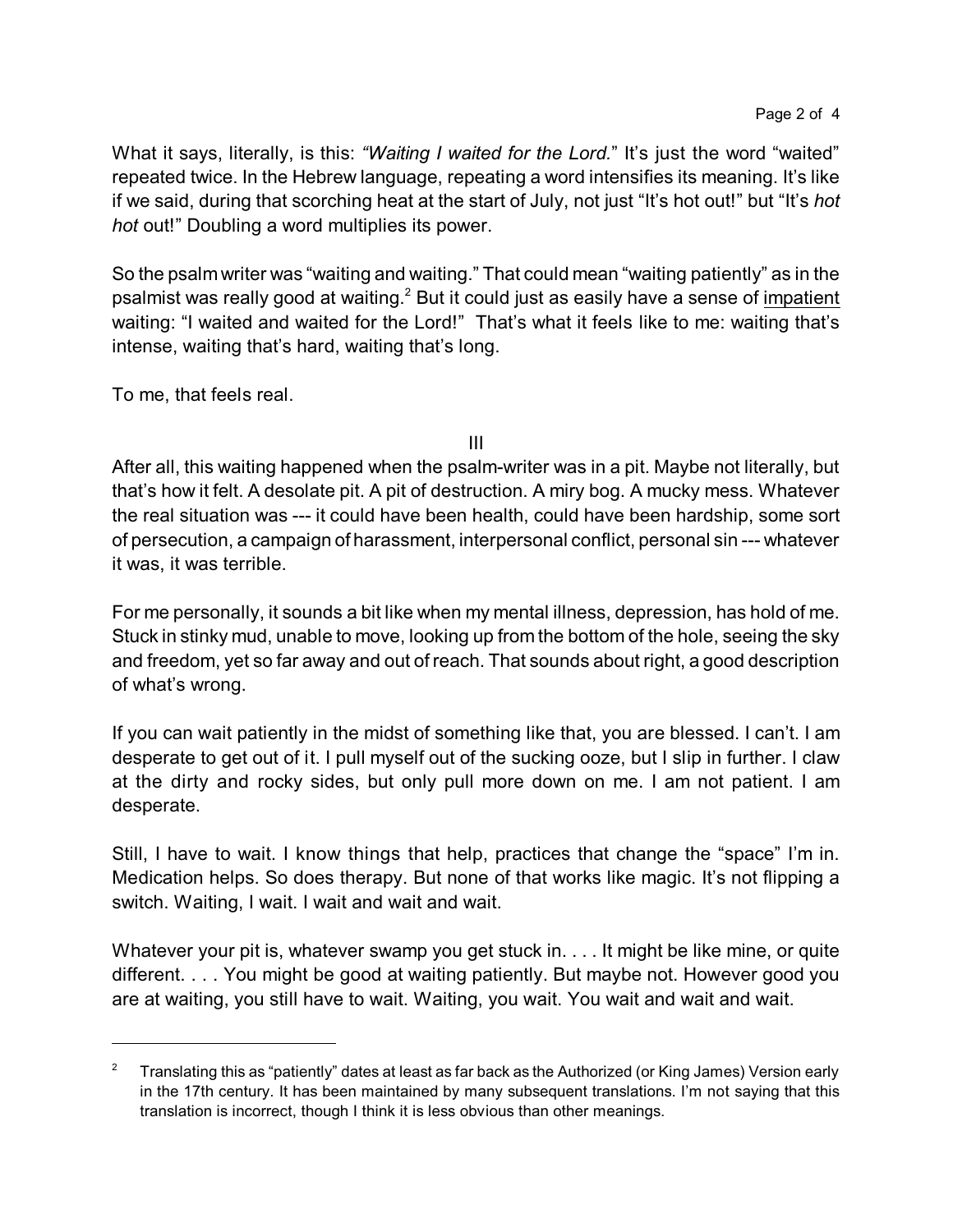IV

Psalm 40 splits into 3 parts.

The first remembers and tells about things that already happened: the waiting and waiting for God, then God rescuing, then the writer praising, and people hearing of it and putting their trust in God too. The one whom God rescued from the pit now tells of what has happened, gives witness to what God has done, and through this evangelism --- this telling of God news --- many have been blessed.

But there is one more who needs to be blessed by the telling.

The middle part speaks to God directly. The writer tells God about how they've been telling everyone everything that God has done and is doing (as much as they can). The theme of witnessing, testifying, evangelizing continues. They've been telling the good news, and they're going to keep on telling.

Which is good, because there is one more who needs to hear.

Because in the last part of the psalm, things have turned bad again. Evil is surrounding, sins are overtaking, and hearts are failing. Foes are laughing, mocking, and stealing life.

So it's the psalm-singer who needs to hear it again.

Psalm 40 is about reminding ourselves. When we are in the middle of hardship, we need to be reminded, to remind ourselves, of another time when we were stuck in a pit, mired in a bog. We need to remember another time when waiting, we waited. Remember then, how God acted, rescued, and saved.

We ourselves who need to be evangelized. We need to be reminded --- to remind ourselves --- of God's good news.

V

Waiting, we wait for God, because we know what God has done before.

We might be waiting patiently, calm and unhurried. Okay. Just make sure it is God for whom we are waiting.

We might be waiting impatiently, frantic and desperate. Okay. Just make sure it is God for whom we are waiting.